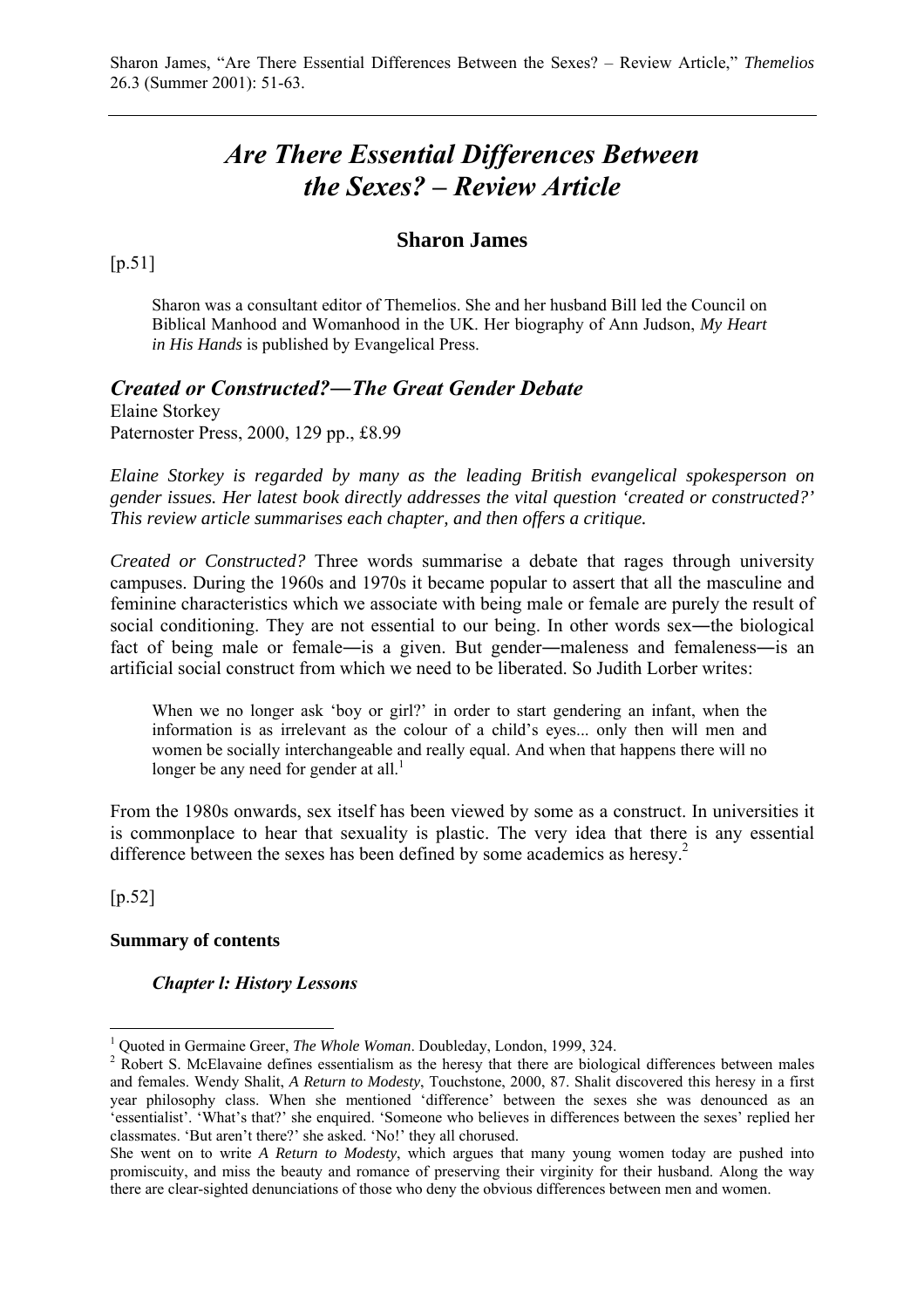The framework for the discussion is outlined: the pre-modern, modern and post-modern eras. As background, Storkey explains that during the nineteenth century, unmarried middle class women were a liability. It was not considered respectable for them to work to support themselves and so they ended up as dependent on male relatives. By the end of the nineteenth century, such women were able to take up opportunities in education and professional employment, and also by then the mission movement had absorbed large numbers of women. After the First World War many other professions opened up to women and by the time of the Second World War women were ready to move into the vocational spaces vacated by the men who were called up. Following the Second World War, men returning from the forces needed employment. Many working women found that to return 'home' was in fact a liberation from the demands of employment outside the house.

This explains why, during the 1950s, there was a strong sense that the man and father should be the breadwinner and the wife and mother, the carer at home. This attitude may be described as pre-modern and is characterised by an emphasis on tradition and predictability. There followed a massive reaction. During the modern period (1960s and 1970s) there was a questioning of authority, of patriarchy and of tradition. Everything was up for grabs. Since the mid-1980s or so we have moved into the post-modern era, an age of relativism. The rest of the book sets out to answer the question 'created or constructed' according to the thinking of each of these three eras.

## *Chapter 2: The Pre-modern in Sex and Gender*

Manhood and womanhood created or constructed? 'Created' was the answer in the 1950s. This pre-modern era was characterised by 'essentialism: the idea that a certain "essence" defines the centre of our identity as human beings, and as men and women.<sup>3</sup>

Pre-modern thinking about gender relations, if indeed it can be given the label 'thinking', was therefore largely at the level of assumption rather than analysis or explanation ... A woman's place was in the home, women were intuitive, nurturant, passive, instinctual, good with their hands, but easily distracted.<sup>4</sup>

The pre-modern mind justified such stereotypes by appeals to creation and tradition: 'Certain branches of the church claimed to find reinforcement of this essentialism in biblical teaching, insisting that it is implied in the very order of creation.'5

 $[p.53]$ 

In the pre-modern era there was no distinction between sex and gender. Storkey concludes: 'The main problem with the pre-modern position is now well-recognised. It rests on a biological determinism which reduces all the complexity of human relationships to basic genetic or anatomic categories.'6

 $3$  Page 11

<sup>4</sup> Pages 11-12

 $<sup>5</sup>$  Page 13</sup>

 $6$  Page 14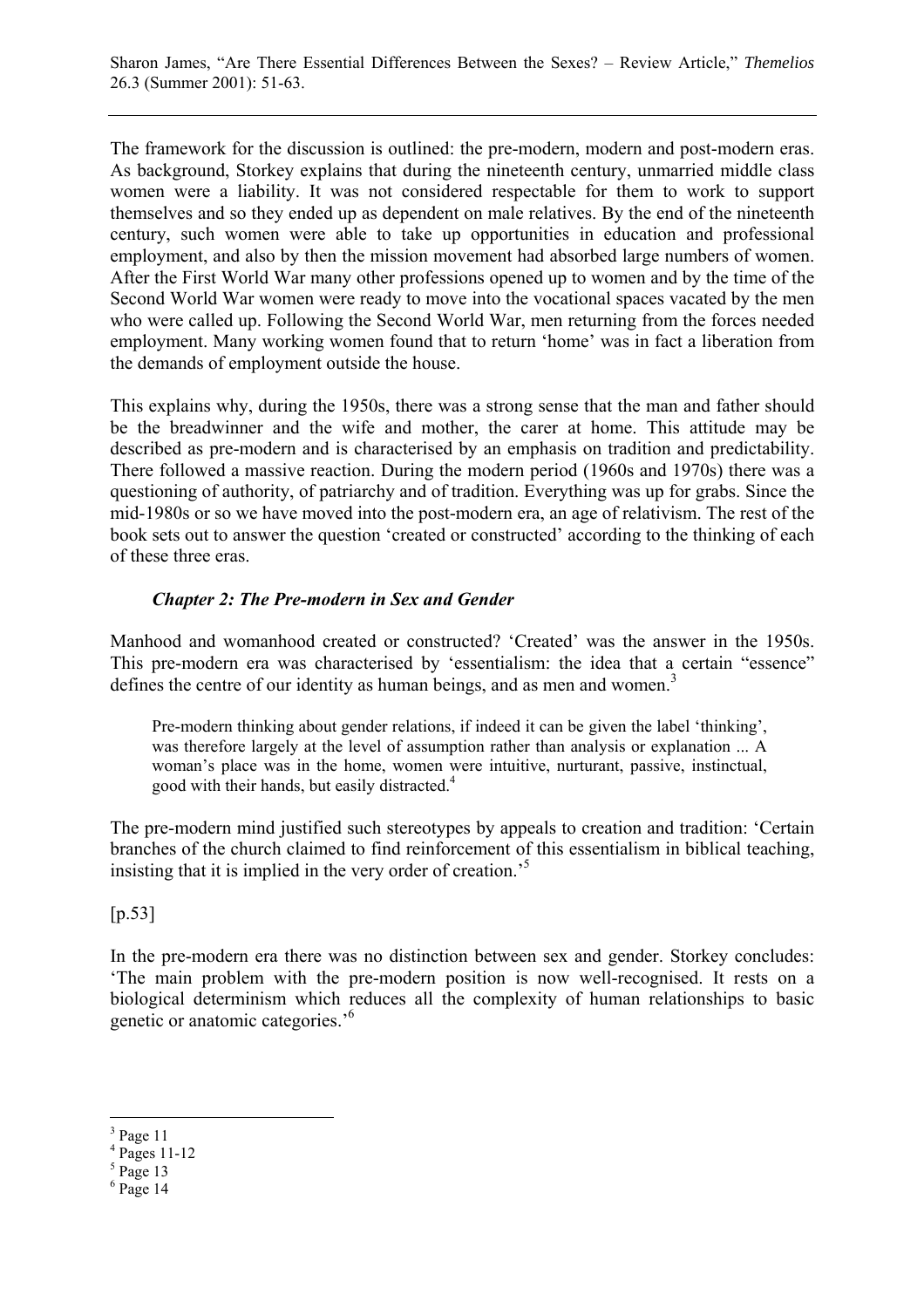Storkey briefly examines the arguments that biology lies behind gender differences, and finds them too simplistic. Rather, she argues, 'the social framework: the location, upbringing, expectations, and belief structures that people hold.<sup>7</sup>—each play their part.

## *Chapter 3: Modernism and Gender Relationships*

Manhood and womanhood, created or constructed? The 1960s and 1970s saw a shift: sex was agreed to be created, whereas gender was thought to be constructed.

To begin with, the feminists of the 1960s saw biological difference as a bad deal for women. They campaigned for abortion on demand and 24 hour nursery care so that women would not be disadvantaged by their reproductive function. Some argued that science should move towards getting men to take their fair share of pregnancy, and seriously discussed wombs implanted into male bladders.

But such thinking actually maintained biological essentialism. What if, instead of beginning with difference, one began with sameness, with shared humanity?

...humans are socially constructed, not biologically created. Being a human person is not just about instincts or drives, that would be animal behaviour. But as humans we think and act. We are as much products of social change as of any biological evolution.<sup>8</sup>

Thus, the focus moved from biological, reproductive or physiological differences, to 'the way society was structured and the roles which resulted'. $9$  Sex (basic physical difference) was distinguished now from gender (learned attitudes and roles).

Modernists argued that the sexual division of labour had less to do with any innate difference than to do with the greater power held by men. Similarly, domestic violence, incest, or sexual assault was less to do with innate biological urges than with the greater power held by men. Power is the key: '...We have constructed cultures which have rewarded men for being men, and penalised women for being women...'<sup>10</sup>

Most feminists now argued that the biological differences had been used in the past as a smokescreen for discrimination. Even the

[p.54]

'natural' division of labour where the mother takes prime responsibility for caring for children was challenged: some feminist writers challenged the myth of the maternal instinct.

But feminists differed fiercely among themselves:

**A.** 'Liberal' or 'equality feminists' placed emphasis on similarity, not difference. They believed that equality of opportunity in education and employment was the answer.

 $7$  Page 20

<sup>8</sup> Page 25

 $9$  Page 26

 $10$  Page 28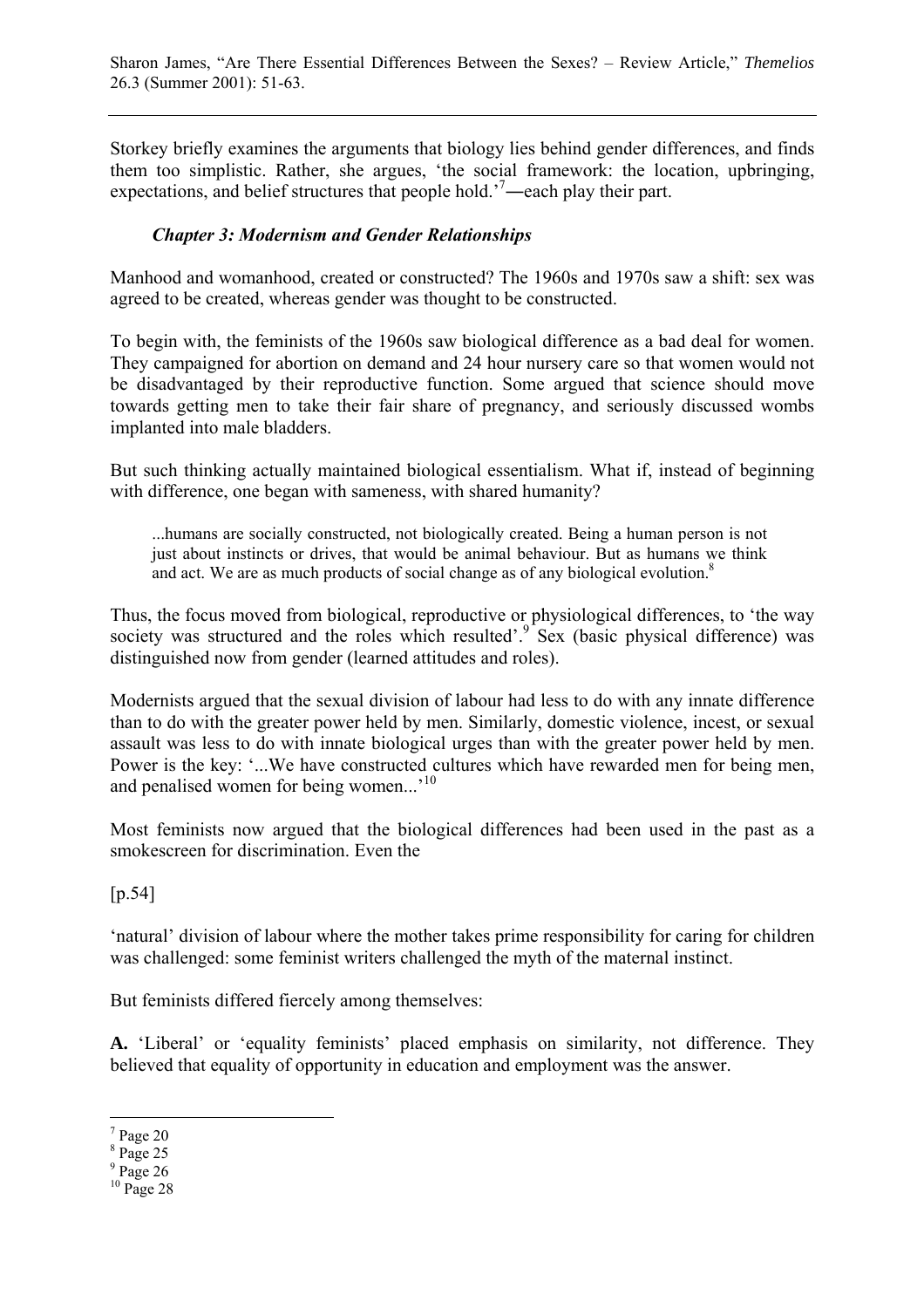**B.** 'Socialist' feminists saw the whole capitalist system as oppressive.

**C.** 'Radical' (often 'Separatist') feminists saw men as the problem―they stressed difference not sameness, and many rejected heterosexuality.

## *Chapter 4: The Post-modern Experience*

In a sense the debate 'created or constructed' becomes redundant in a post-modern age. For the words 'created', 'constructed', 'sameness', 'difference', 'essentialism', 'sex', 'gender' are 'just words', signifying different things to different people. Each individual's own experience is the only reality. The logical conclusion is that we each make our own reality. We choose our own sex and gender because sex in any universal sense is constructed just as much as gender. Neither was created.

Post-moderns reject 'modern' feminism: in particular they criticise the search for equality. 'Egalitarianism in effect means the disappearance of women. They are admitted into the structures as token or lesser men'.<sup>11</sup> Women must maintain their own identity. This implies an emphasis on difference―except that as we have seen, even the term 'difference' is denied any universal meaning.

# *Chapter 5: Gender and 'Difference' in Popular Writings*

Post-modern feminists writings are incomprehensible to most readers. Instead the popular market has been flooded with a range of books on the differences between the sexes.

One best seller is *Why Men Don't Iron* by Anne and Bill Moir. Storkey objects to the way the authors use 'masculinity' (a 'gender cultural term') interchangeably with 'maleness' (a 'sex biological term'). She argues that the 'science' purported by the authors looks alarmingly like the 'tired old stereotypes used for years to justify old gender roles'.12 For her, the Moirs are 'non-scholars'13 who have exhumed the corpse of biological essentialism, dressed it up in new clothes, and paraded it down the catwalk. She mocks the way that they seem to be ignorant of the latest post-modern arguments. To Storkey, they are just pre-moderns who wish to abandon the

 $[p.55]$ 

quest for equality. For the Moirs lament the way that gender neutrality (the insistence on sameness) has emasculated men: they wrote this book to further an understanding of the differences between the sexes so that men can be 'real men' again.

Another best seller is John Gray's *Men are From Mars: Women are From Venus*. This too, says Storkey, 'rests on essentialist assumptions which are never examined'.<sup>14</sup> However, Gray's purpose is 'benign'―for he simply wants to help men and women to relate more happily, and to dispel the misunderstandings that result when they fail to understand their differences.

 $\overline{a}$  $11$  Page 43

 $12$  Page 52

 $13$  Ann Moir has a D.Phil (Oxon) in genetics.

<sup>&</sup>lt;sup>14</sup> Page 55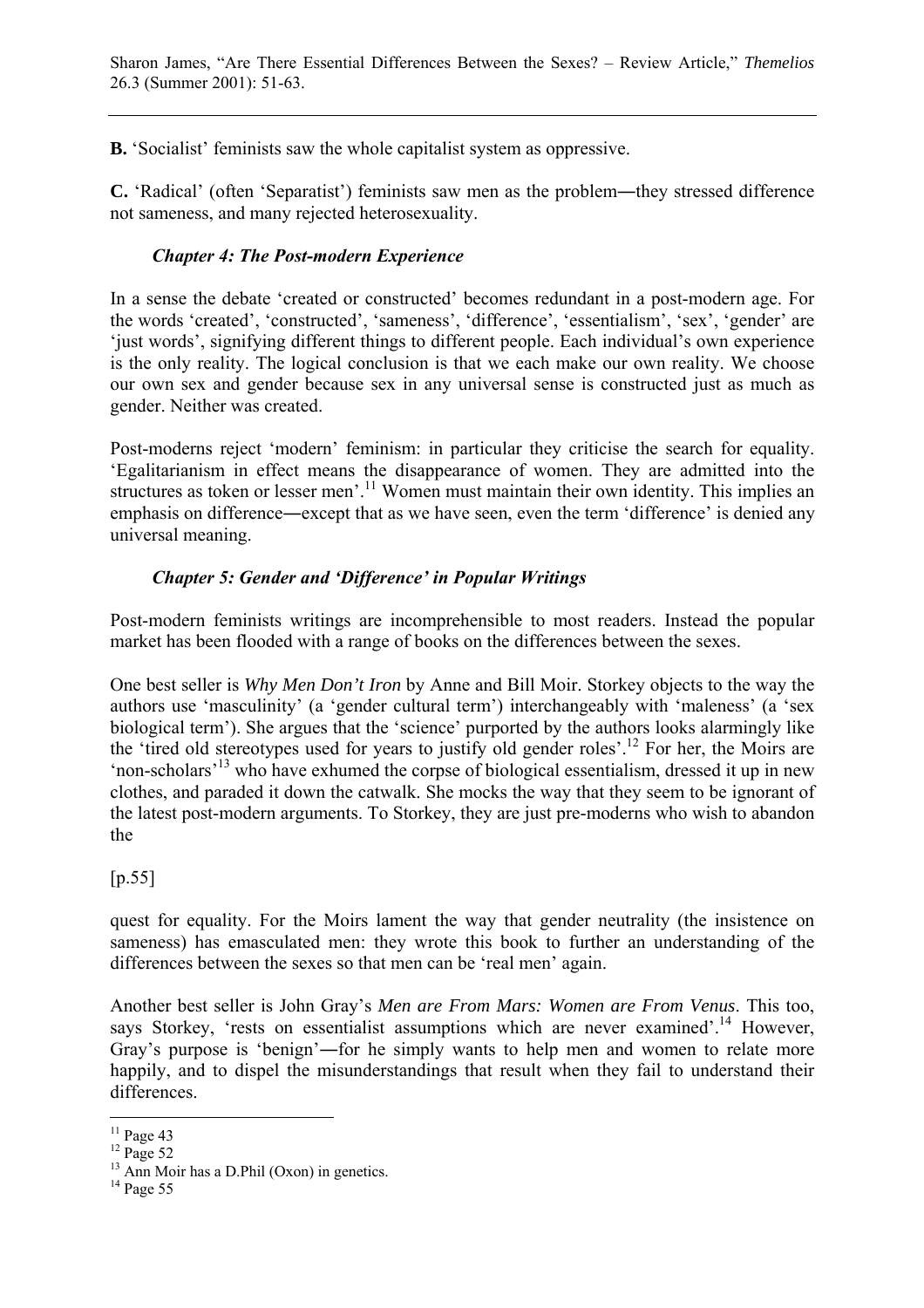Garrison Keillor also 'slides between nature and culture',<sup>15</sup> but is forgiven because he writes as an entertainer rather than a theoretician:

... he can also succeed in spite of inconsistencies because he brings the very ambiguities alive in his writing, and that is where his readers are. For even in our social conventions most people are not clear whether men and women are created or constructed, and most people are unsure what they want men and women to be like. So Keillor engages all our sympathies when he describes the dual messages which men and women receive from each other.<sup>16</sup>

These and many other writers, entertainers, and advertisers have as their main theme the differences between the sexes. Yet, Storkey argues, we are no nearer clarifying or defining any essential gender differences. She implies that the great flood of material on difference is actually just reinforcing old stereotypes.

Dismissive as she is of the 'mass paperback market', Storkey is more positive about 'competent researchers'17 such as Carol Gilligan, Nancy Chodorow, Lillian Rubin, Lynne Segal and Deborah Tannen; and she also mentions the burgeoning literature on masculinity. All this literature, while avoiding crass biological essentialism and giving due weight to considerations of nurture/culture come up with a broad consensus on the differences:

... men and women are said to demonstrate different ways of interacting, expressing emotions, playing games, having a conversation, handling authority, giving and receiving instructions, initiating friendships, reacting to problems, establishing connections, relating to hierarchies, appraising situations and taking control ... Men are more likely to be separate, individualistic, oppositional, thinking in terms of binaries, whereas women show greater 'connectedness' and orientate themselves empathetically towards others. This is a conclusion similar to that of Luce Irigary and Helene Cixous, although with different philosophical underpinnings.<sup>18</sup>

[p.56]

Storkey gives anecdotal evidence to support such differences between the sexes, but seems sympathetic with the attachment model of explanation—the boy's need to separate from his mother, and the girl's more permanent attachment to her mother. She concludes that there is helpful material around on improving relations between the sexes (notably Deborah Tannen's work) and that the best of this steers the middle way between 'abandoning or stereotyping differences between men and women'.<sup>19</sup>

*Chapter 6: From Social Science to Theology*

 $15$  Page 56

<sup>&</sup>lt;sup>16</sup> Page 57

 $17$  Page 61

 $18$  Page 64

 $19$  Page 74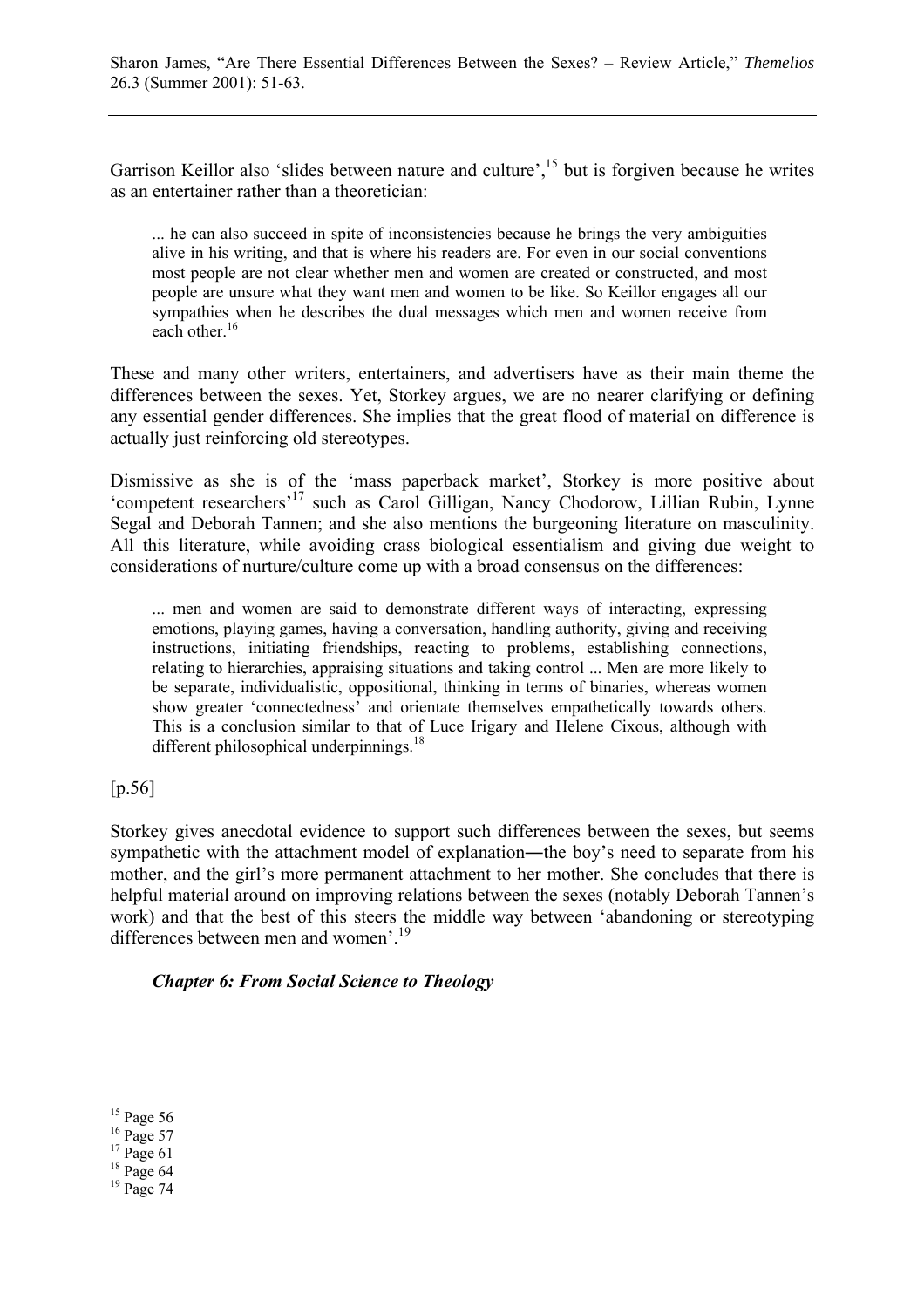A multitude of non-academic Christian books on sex and gender are available, but: 'too many of them rehash old ideas based on biological essentialism plus gender stereotypes, but support this with quotations from the Bible'.<sup>20</sup>

Our study of Scripture is inevitably affected by the philosophical assumptions of our own age and by our culture. We never read the Bible neutrally and we need to maintain humility―recognising that we may well be blinkered in various ways by the context in which we find ourselves:

we need to constantly examine the assumptions that we bring to any reading of the Bible, and some of these assumptions are related to sex and gender. For, in our striving to be biblical we may be merely cultural in off-loading some of the pervading, unexamined attitudes and ideas about the relationship between men and women which we then unconsciously impose on Scripture.<sup>21</sup>

Even Bible translation is affected by our assumptions. Take for example Romans 16:1. Why do translators not say 'Phoebe, a deacon (or minister) of the church at Cenchrea?' Because they assume that because she was a woman, this cannot have been what Paul meant, even though it is what he said.

Storkey asks: 'How much do we take prevailing cultural ideas or arguments into our own mind-set (including ideas of biology and roles) and then overlay them with theological justification? $2^{22}$ 

#### *Chapter 7: Sex and Gender in Theology: From Pre- to Post-modernity*

There is an unavoidable pre-modernity' whenever one talks of our humanness as derivative. If we are brought into being by a Creator, and thereby dependent on that Creator for our existence, we have already come down on one side of the creation/ construction debate. Yet there is more to the pre-modern position than just believing that sexuality is put into the creation by God, for our sexuality can be given, and yet

[p.57]

our 'differences' can also be developmental and cultural. But there is little acknowledgement of this in the pre-modern mentality.<sup>23</sup>

#### *Pre-modernity in a Theology of the Sexes*

'Many theological writers through the ages saw difference as total, almost deterministic'.

Storkey quotes some of the more offensive and misogynous comments by the early church fathers. From our own day; William Oddie is quoted as providing a 'classical exposition of a pre-modern view of difference: fixed, immutable, God-given. The whole of male-female

<sup>20</sup> Page 75

 $21$  Page 81

 $22$  Page 83

 $23$  Page 84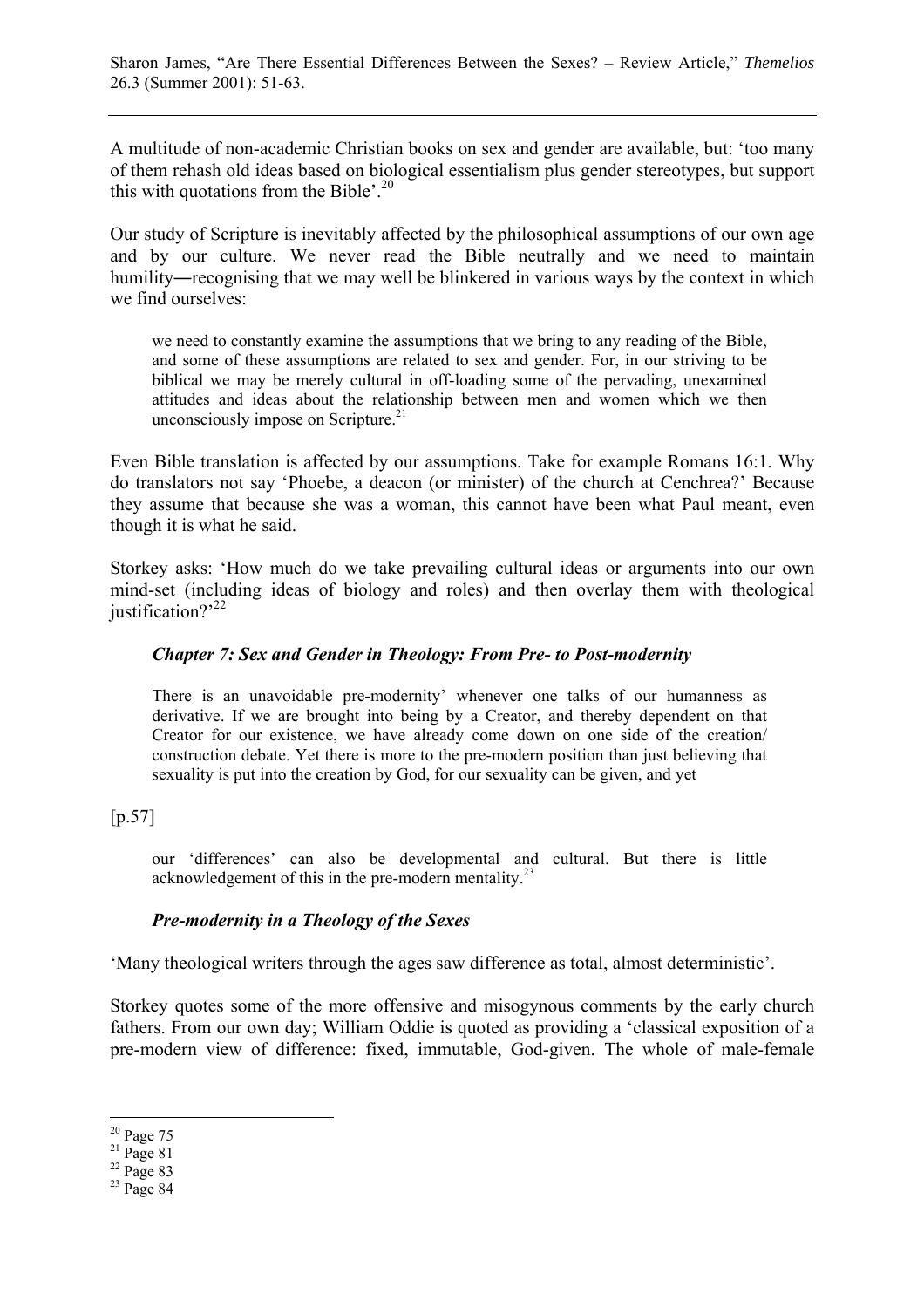reality is permeated by their differences which are reflected in biology, roles, and spiritual identity'.<sup>24</sup>

Many evangelicals who maintain role distinctions are the product of a 'consumerist, American, macho culture ... often nationalistic, rightwing and patriarchal'.<sup>25</sup> They are too blinkered to see that their assumptions are cultural rather than biblical. Many of them are so ignorant that they confuse gender concepts and sexual difference; many of them cling to biological essentialist views which ,masquerade as biblical wisdom<sup>'.26</sup> But now there is not only an 'unyielding essentialism',<sup>27</sup> there is an appeal to the principal of authority: 'the belief that women's nature decrees them as different from men, and thus subservient to men'.<sup>28</sup>

#### *Modernism in Theology and Gender*

Although there were Christian women involved in the first wave of feminism, feminist theology was developed from the 1960s onwards. One development was the discovery of the 'hidden history' of women both in Scripture and church history. Another development was the rejection of pre-modern notions of difference. The focus shifted to similarity—the shared humanity of men and women. Some feminist theologians found ways to interpret the Bible which allowed the old restrictive attitudes to be left behind. Others began to reject the Bible as irrevocably chauvinist―and there are many variations in between.

#### *The Bible as Canon*

Biblical feminists accept the Bible as God's Word. They reject biological essentialism, and argue that culture shapes gender roles. They differ from many other feminist theologians because the Bible is seen as normative―above female experience.

[p.58]

#### *A Canon outside the Canon*

Other feminist theologians do not allow that the patriarchal texts in Scripture can be normative. Thus Elizabeth Schussler Fiorenza places authority in the 'women-church'―the experience of women. Only those parts of Scripture which mesh with the lives of those who struggle against patriarchy are to be accepted. Locating experience as the final authority means that Fiorenza could be placed equally within post-modernity rather than modernity.

#### *A Canon within the Canon*

Rather than looking outside Scripture for the final authority, Rosemary Radford Ruether looks within for those core elements which faithfully reflect the redemptive message of liberation and justice.

 $24$  Page 87

 $^{25}$  Page 88

<sup>&</sup>lt;sup>26</sup> Page 88

 $27$  Page 90

 $28$  Page 90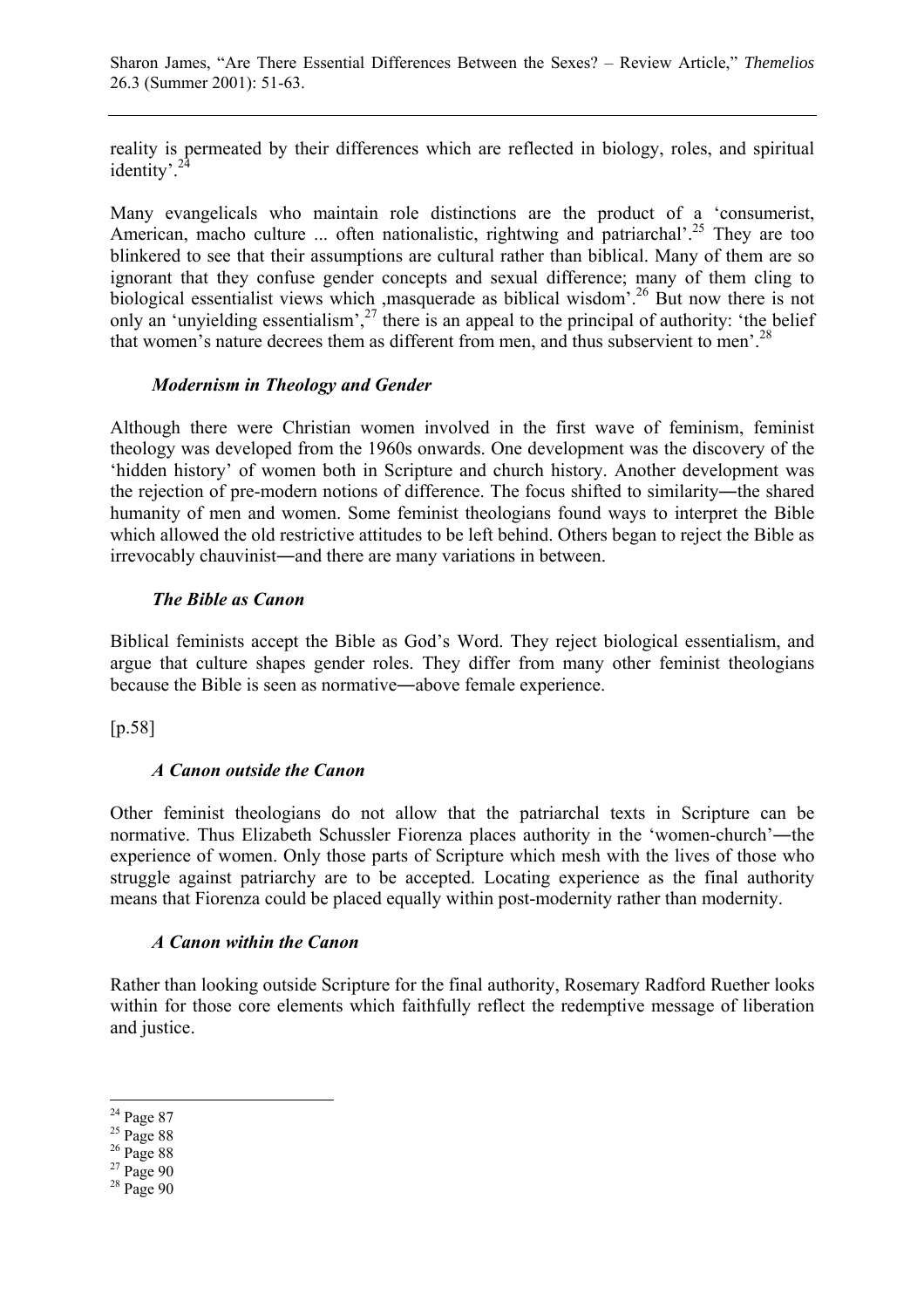## *Post-modernity in Theology and Gender*

Post-modern writers deconstruct God altogether. Mary Daly sees God as a verb not a noun—the I am of women coming into their own authentic liberation'.<sup>29</sup> Carter Heyward sees god as the verb 'to god' which for her equals lesbian lovemaking.

## *Summary*

Feminist theology reacted against the essentialism of the pre-modern attitude, and against the 'abuses of a religion which has sometimes used its authority to deny both full humanity and full dignity to women'. $30$ 

## *Chapter 8: Post-post-modern Postscript*

Storkey acknowledges that each perspective (pre-modern, modern, post-modern) incorporates some insights, while containing considerable weaknesses. She prefers to start from another point: a credal starting point. We accept our sexuality as a 'given'. We are accountable to God for how we express our sexuality (there are boundaries). We should distinguish between sex and gender―but it is a mistake to view sex as creational and gender as cultural in too rigid a way.

The Bible does not tell us how to be 'masculine' or 'feminine'―it tells us how to be Christian. The Bible includes the perspectives of difference, similarity or sameness, complementarity (not hierarchy) and union. The four have to be held together―otherwise you end up with hierarchy on the one hand or androgyny on the other.

[p.59]

# **A Critique**

The strength of this book is that Dr Storkey is a Christian who has read widely in modern feminist writing, and has the necessary background knowledge in history, sociology and theology to interact meaningfully with current thinking. Her purpose is to outline recent developments in thinking *vis-a-vis* gender. If one takes the book as an overview of how modern thinkers have handled the question 'created or constructed?' then there is much of interest. If one is looking for a Biblical treatment of the question, this is not the book to turn to. The concluding chapters about theology are really too brief to be useful, and her concluding comments about the Biblical evidence are even more frustrating.

Her protestation of academic neutrality at the beginning ('I have tried to present the ideas of others as faithfully as I have presented my  $own^{31}$ , and the brief Biblical affirmations at the end sit uncomfortably with the tone of the rest of the book. For much of it resembles a 'spot the heretic' tract―the heresy in question being biological essentialism. This is variously referred to as crass, outdated, unthinking―a corpse that should be left to slumber peacefully

 $\overline{a}$ 29 Page 105

<sup>&</sup>lt;sup>30</sup> Page 107

 $31$  Page vii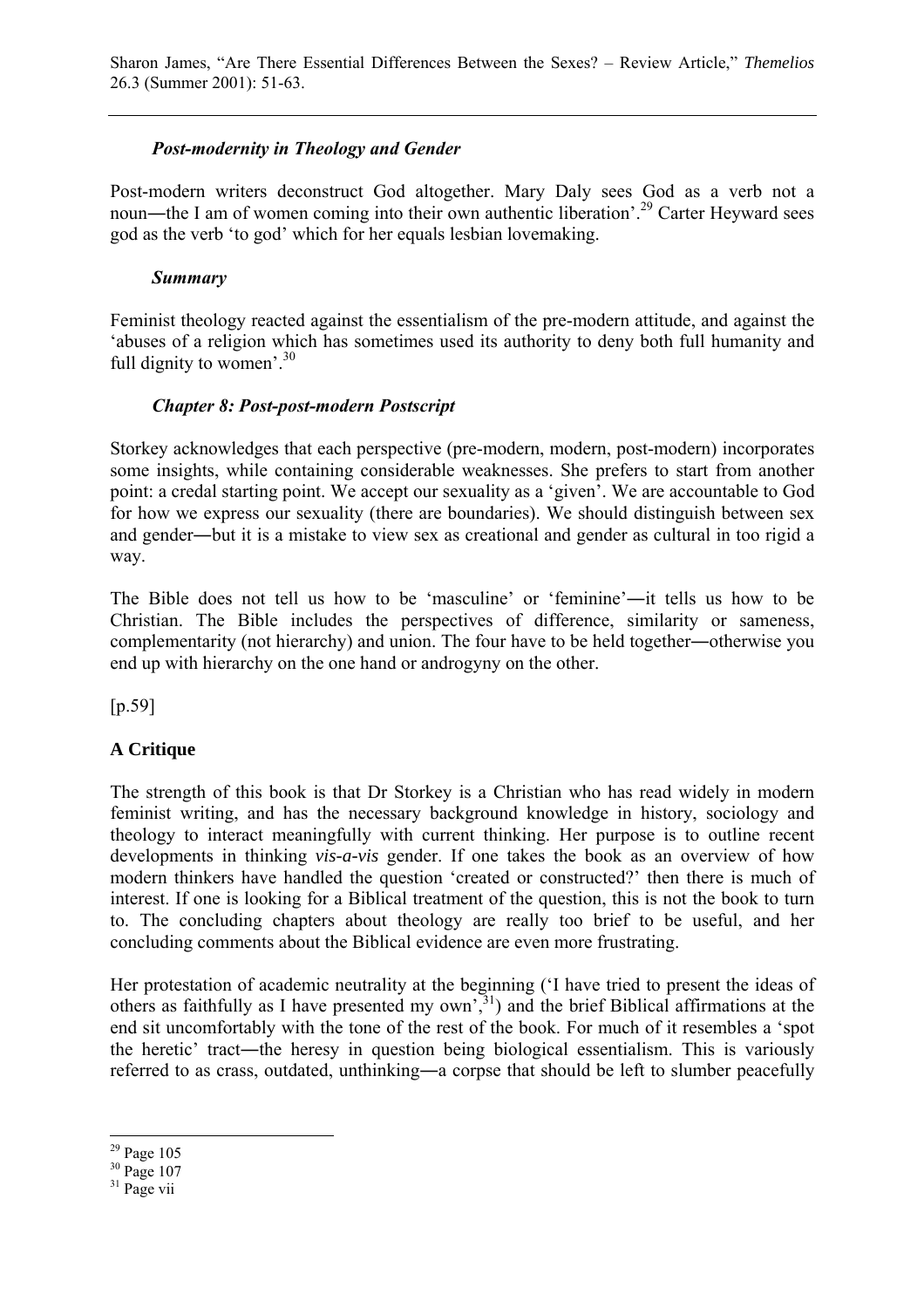in the grave.<sup>32</sup> The sin of all sins is to be trapped in pre-modernity, and to fail to draw the 'obvious' distinction between sex and gender.<sup>33</sup>

Let's remind ourselves that this monster (biological essentialism) is the idea that there are certain fixed characteristics which go along with being male and female. These characteristics are rooted in our being, connected to the way we are made, and express themselves even independently of nurture or societal influence. According to the modern mind-set this notion is dangerous because it imprisons men and women in certain stereotypes. Storkey associates it with a relentless determinism: it implies that we are denied free choice and responsible decision making. For her the logical conclusion of biological essentialism would be, for example, to accept that men are predestined for promiscuity ('you can't blame them―they're just being men!').

Yet Storkey herself concedes that there are differences between men and women beyond the merely physical. She seems to believe that these are constructed not created: they are the result of nurture and culture. This is the only way to allow any individual to develop in their own way and express themselves even in a way opposite to popular stereotypes. But it is impossible to prove that these differences are purely the result of nurture and culture. When one looks at the differences―differences which Storkey accepts―why not allow that they were part of God's good design? Surely, if as Christians we accept that God created man and woman with distinctive physical characteristics, that's already accepting

[p.60]

biological essentialism. (By affirming sexual difference we distance ourselves from postmodernists, who say 'choose your own sexuality'.) Why not go one step further and say that God's good design went deeper than the merely external physical appearance? The efforts of some modern feminists to deny the maternal instinct show just how foolish the doctrinaire rejection of essentialism is. I cannot see why we cannot give thanks for God's good design, rejoice in the complementary differences, but also affirm that God created everyone as an individual. There will always be exceptions to the general rule, and each human being is to be valued for what they are and the gifts they have.

Storkey pleads for humility, and points out that:

In our striving to be biblical, we may be merely cultural in off-loading some of the pervading, unexamined attitudes and ideas about the relationship between men and women, which we then unconsciously impose upon Scripture.<sup>34</sup>

Here she is probably alluding to traditionalist theologians who assume that men should be breadwinners and women should be at home, and then find texts to justify it. Yet while she is quick to condemn anyone stuck in the mire of pre-modernity, she seems oblivious of the way in which her thinking seems stuck in the modern perspective. Modernity insists on a dogmatic division between sex and gender and is intolerant in condemnation of stereotyping. Storkey buys this line wholesale. Any who differ with her on this are stupid, badly read, outdated and wrong (yes, she did plead for humility!). She is anxious for women (and men) to be liberated

 $\overline{a}$ 32 Page 53

<sup>&</sup>lt;sup>33</sup> Page 88

 $34$  Page 81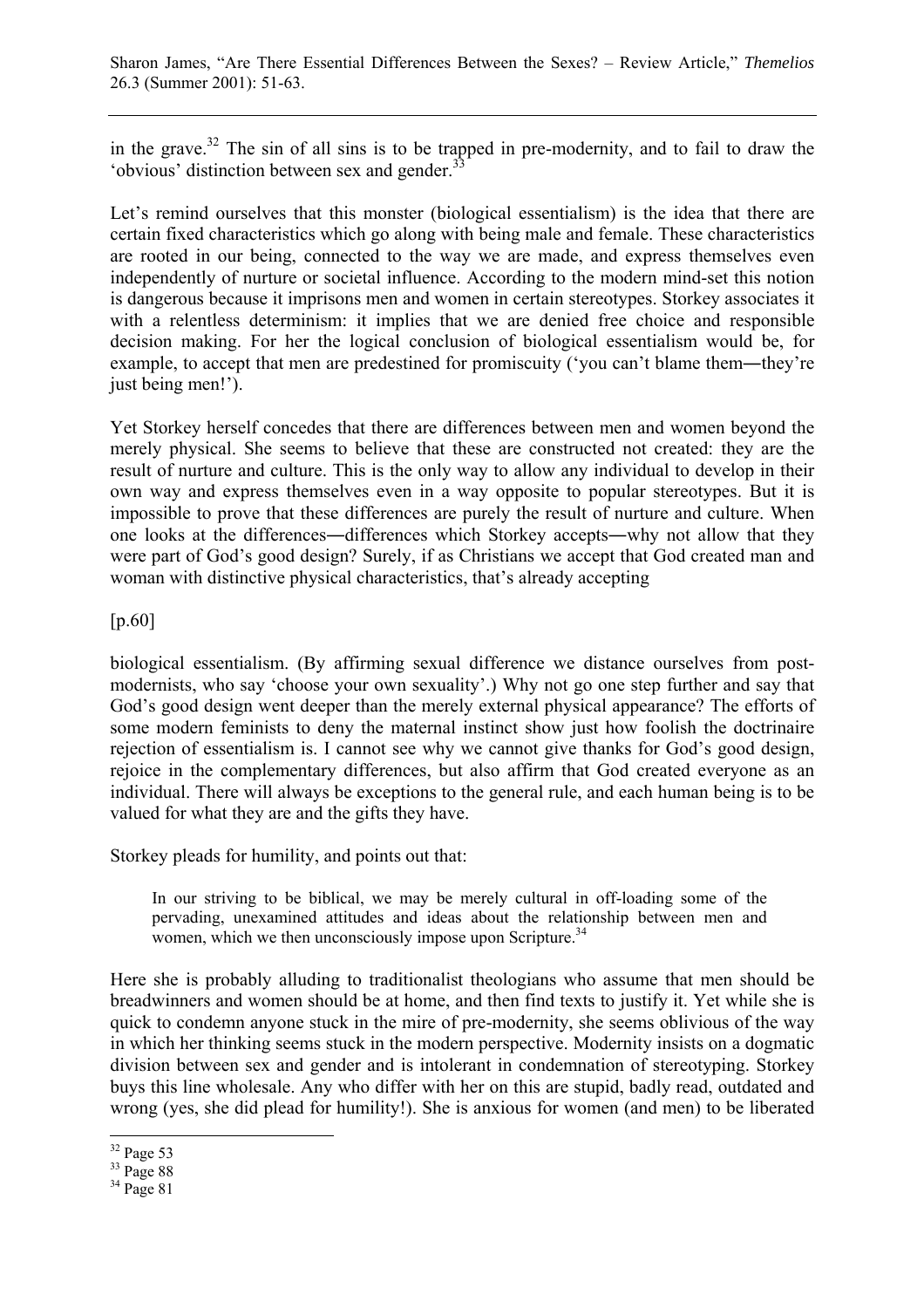from restrictive expectations. She detests a rigidly hierarchical interpretation of Scripture which would imply that men are more significant and valuable than women. She groups together misogynists, chauvinists, biological essentialists, and those who believe that God created men and women for distinctive callings. Guilt by association is the name of the game!

Try coming at discrimination from a different angle. When we look at wife battering, incest, or any other of the abuses of women that have gone on through history, it is inadequate to blame a pre-modern mind-set or a belief in biological essentialism. Rather, blame sin! God's good design that men and women should complement each other and live in harmony was wrecked by the Fall. The battle of the sexes commenced in Genesis 3:16 and continues to this day. Sin means that all aspects of our manhood and womanhood are tainted, relationships are distorted, and every social structure may discriminate in various ways against men and women. In calling for men and women to be viewed as equally in the image of God, and to be treated with dignity and respect, we are challenging sin, rather than a concept of biological essentialism.

The other way in which Storkey seems to be in thrall to the modern perspective is in her use of the word 'stereotyping' as a smear.

## [p.61]

All stereotyping is by definition wrong: there isn't such a thing as 'masculinity' or 'femininity'―they are just socially constructed stereotypes. Certainly, says Storkey, the Bible doesn't say anything about being masculine or feminine―just about being Christian.

Really? It seems that Storkey has absorbed the 'sameness' mentality of the feminist thinking of the 60s and 70s. (Just as Charles Sherlock did when he wrote *The Doctrine of Humanity*. 35 The only certainties were physical, so his chapter on women focussed on menstruation, and his chapter on men focussed on phallic symbols.) I have read Storkey's book four times now but I still can't find any specific reason given to rejoice in my womanhood. As one woman has said, 'We've been fully liberated to be human now, but please, can we be liberated to be women again?'

The concluding section of her book affirms, albeit briefly, that the Bible includes the perspectives of difference, similarity, complementarity and union. Both man and woman were created equally in the image of God and both were given the creation mandate. Together, and equally, they were to represent God on this earth―ruling and stewarding the earth on his behalf. They were to work together as a team to fulfil that mandate. Agreed. However Storkey refuses to acknowledge that they were not designed to work in the same way. In Genesis 2:15 it is Adam who is commanded to work the garden. Eve is made 'from him' and 'for him' (1 Cor. 11:8, 9) to be a 'suitable helper' for him. She is created with the capacity to bear and nurture new life. There are many pointers to the way that God ordained Adam to be the leader in the relationship: especially the way that he was held to account after the Fall, and the way that in the NT he is regarded as the leader of the old humanity (Rom. 5:12ff.; 1 Cor. 15:22). The way that they were cursed after the Fall (Adam with regard to working the earth; Eve with regard to marriage and motherhood) points to the fact that from the beginning they had

 $\overline{a}$ <sup>35</sup> Leicester: IVP, 1996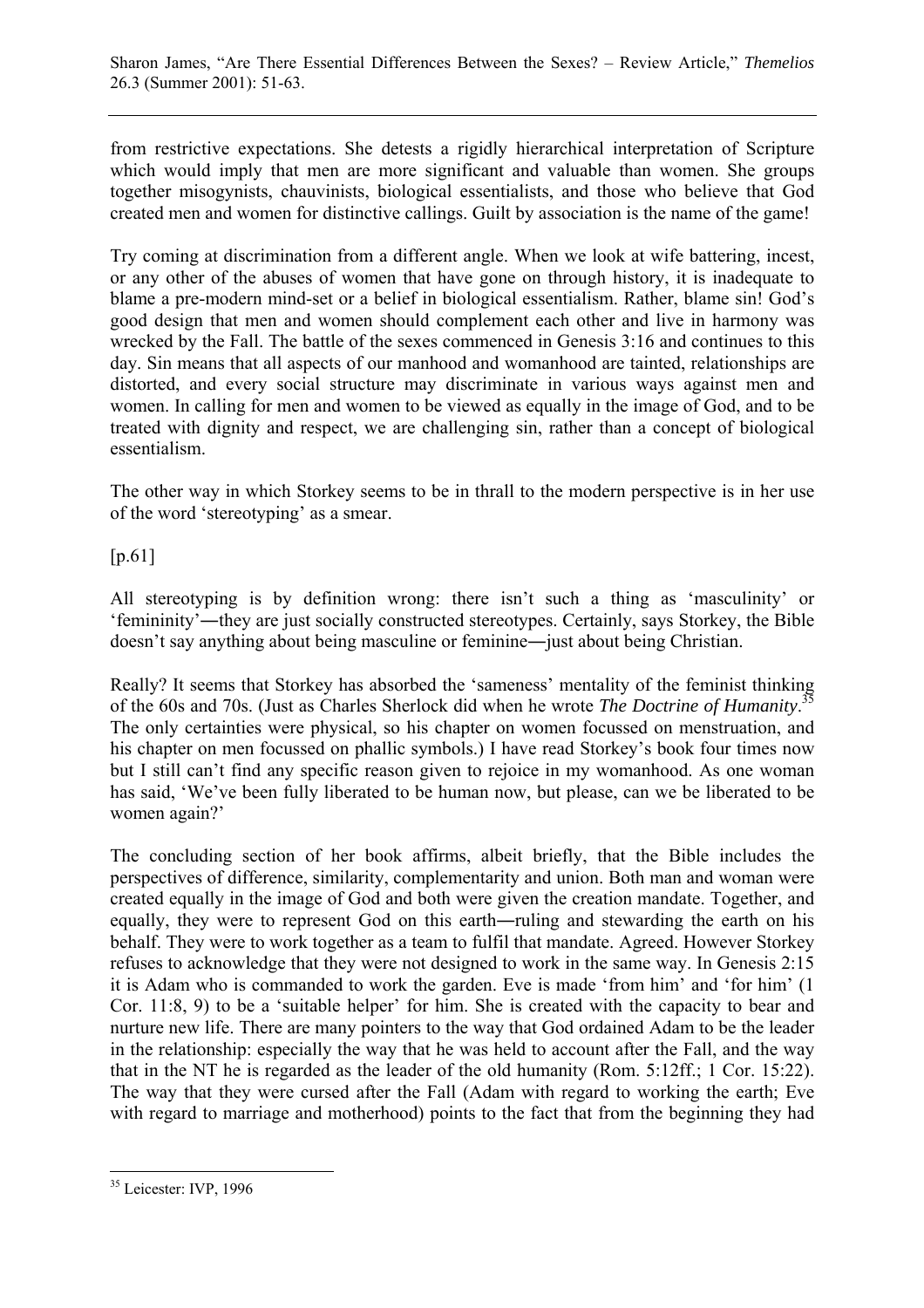different primary callings, for which they were equipped by the many providential differences.

Storkey will not admit that men and women were created for different primary callings because for her, this belief is inextricable from chauvinist oppression. She seems unable to differentiate between extreme misogyny, the traditional teachings of the church, and current complementarian thinking. For her, anyone who believes in 'headship' must logically believe that 'a woman's moral responses are ultimately reduced to being about whether they are obedient or disobedient to male structures'.36 She ignores the careful qualifications to submission made by all responsible complementarians. As a wife, my submission is always 'in the Lord', Jesus is Lord, not my husband! My moral responses are ultimately reduced to obedience to Christ. But part of my obedience to Christ is to respect the various authority structures ordained by God―in the church and state as well as in the family.

[p.62]

Storkey picks the worst arguments advanced by traditionalists and assumes that anyone who 'still' believes in headship must hold those views. Is that good scholarship? What if we picked the most irresponsible of arguments ever put forward by feminists, and assumed that all feminists accepted those arguments? Or what if we identified a Bible-believing Elaine Storkey with a Bible-deriding Mary Daly? Storkey would, rightly, be incensed.

This book is a missed opportunity. Manhood and womanhood are part of God's good creation, which Satan loathes and seeks to destroy. His strategy through most of history was to over-emphasise the differences, and for men to use their greater physical strength to oppress women (this is still his strategy today in much of the non-western world). The feminist movement rightly worked against discrimination. But once equal opportunities were achieved, Satan's next strategy was to deny the differences. When we are told that gender is just a construct, or that our sexuality is plastic―Satan is at work to overthrow God-given distinctions. In academic circles and in the media he seems to have triumphed. It has become trendy to mock stereotypes, it is fashionable to deride biological essentialism. Public policy is driven by the radical feminist agenda, and the effects have been devastating―as has been powerfully documented by Melanie Phillips.<sup>37</sup> But everyday experience affirms differences―hence the widespread popularity of those works on difference so derided by Storkey.

Within this cultural context Christians need to affirm loud and clear that the idea of plastic sexuality, fashionable as it is, runs counter to the Bible. For God created male and female, he designed marriage as an institution to unite one male with one female. Maleness or femaleness is intrinsic to our identity as human beings. Indeed, we may infer that we will be either male or female for eternity, even after the functions associated with our sexuality have ceased. When Jesus was presented with the hypothetical scenario of a woman who married seven brothers in turn and was asked whose wife she would be after the resurrection, he

<sup>36</sup> Page 110

<sup>&</sup>lt;sup>37</sup> Phillips, Melanie, *The Sex Change Society: Femmised Britain and the Neutered Male*, Social Market Foundation, 1999. Phillips argues that most families still choose to follow what may be called 'traditional' sex roles―the husband/father as primary breadwinner, the wife/mother as primary carer. Radical feminists hate this pattern, and have influenced those policies which have sought by various means to break it down. She exposes these efforts, and the suffering that has ensued.